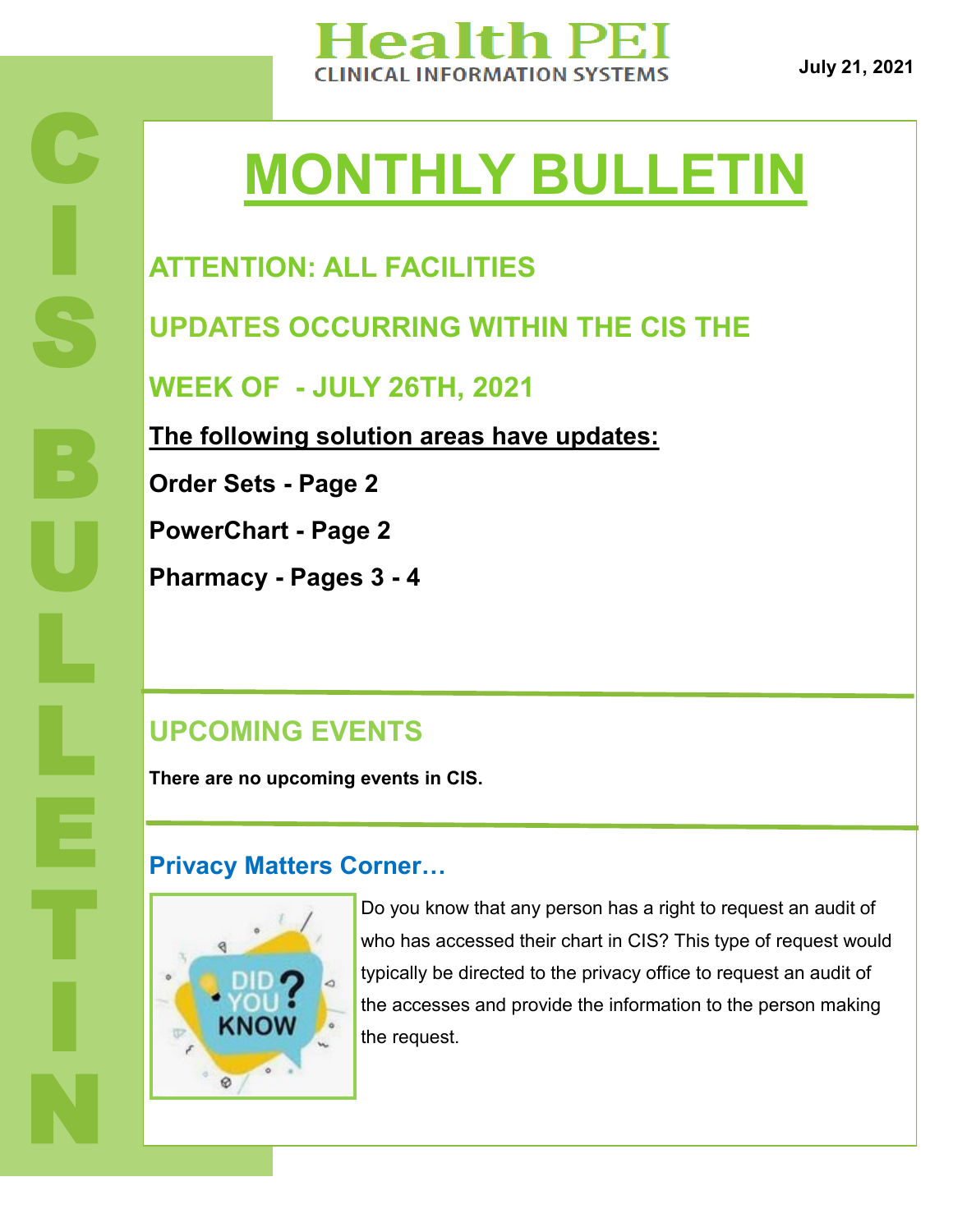

### **Order Set Update:**

MED Cytomegalovirus (CMV) Immune Globulin Intravenous (IVIG) Infusion - New

OPHTHAL Post Op Cataract Surgery Eye Drops (Left and Right) - New

### **PowerChart Update:**

New powerform located in Ad Hoc Charting Assessments folder

|                  | P Hemodialysis Access Assessment - ZZTEST, CARE COMPASS PATIENT |                                                                             |                                                                                                                                                               |                                                                 |     |  |          |
|------------------|-----------------------------------------------------------------|-----------------------------------------------------------------------------|---------------------------------------------------------------------------------------------------------------------------------------------------------------|-----------------------------------------------------------------|-----|--|----------|
| √⊌◙▏▓▒▌          | ■■⊵                                                             |                                                                             |                                                                                                                                                               |                                                                 |     |  |          |
| *Performed on:   | $\Rightarrow$ $\lor$ $\parallel$<br>2021-Jul-15                 | $\frac{1}{\tau}$<br>0813                                                    |                                                                                                                                                               |                                                                 | By: |  | E, RN    |
| Hemodialysis Acc | <b>Hemodialysis Access</b>                                      |                                                                             |                                                                                                                                                               |                                                                 |     |  | $\wedge$ |
|                  | <b>AV Fistula Assessment</b>                                    |                                                                             |                                                                                                                                                               |                                                                 |     |  |          |
|                  | <b>AV Fistula</b>                                               | <b>Skin Integrity</b>                                                       | <b>Skin Symptoms</b>                                                                                                                                          |                                                                 |     |  |          |
|                  | O Bruit<br>$\cap$ Thrill                                        | $\bigcirc$ Intact<br>$\bigcirc$ Not intact                                  | $\Box$ Itching<br>□ No issues identified<br>$\Box$ Rash<br>$\Box$ Bruising<br>Red streaks<br>$\Box$ Change in skin color<br>$\Box$ Hives<br>Surgical incision | □ Ulcers/Lesions<br>$\Box$ Other:                               |     |  |          |
|                  | Hemodialysis Central Venous Catheter Assessment                 |                                                                             |                                                                                                                                                               |                                                                 |     |  |          |
|                  | <b>Dressing Intact</b><br><b>Drainage Description</b>           |                                                                             |                                                                                                                                                               | <b>Hemodialysis Nurse Notified</b>                              |     |  |          |
|                  | $\overline{O}$ Yes<br>$\circ$ No                                | $\bigcirc$ None<br>$\circ$ Clear<br>$\bigcirc$ Dried<br>$\bigcap$ Foul odor | $\bigcirc$ Green<br>$\bigcap$ Serous<br>O Purulent<br>$O$ Other<br>○ Sanguineous<br>O Serosanguineous                                                         | $\Box$ Yes<br>$\Box$ No<br>Dressing reinforced<br>$\Box$ Other: |     |  |          |

**Update to CareCompass -** Medication tasks will no longer be displaying in CareCompass in the

Activities column or on the Activity Timeline. When you hover over the Activities Column, Medications will display as **0.** This does not mean that the patient does not have any medications to administer. The MAR and Orders page remain the source of truth for medications.

| Activities |                       |  |  |  |  |  |  |
|------------|-----------------------|--|--|--|--|--|--|
| 10         |                       |  |  |  |  |  |  |
|            | Scheduled/Unscheduled |  |  |  |  |  |  |
|            | Medications: 0        |  |  |  |  |  |  |
| n          | Patient Care: 0       |  |  |  |  |  |  |
| 圁          | Assessment: 10 (9)    |  |  |  |  |  |  |
|            | Other: 0              |  |  |  |  |  |  |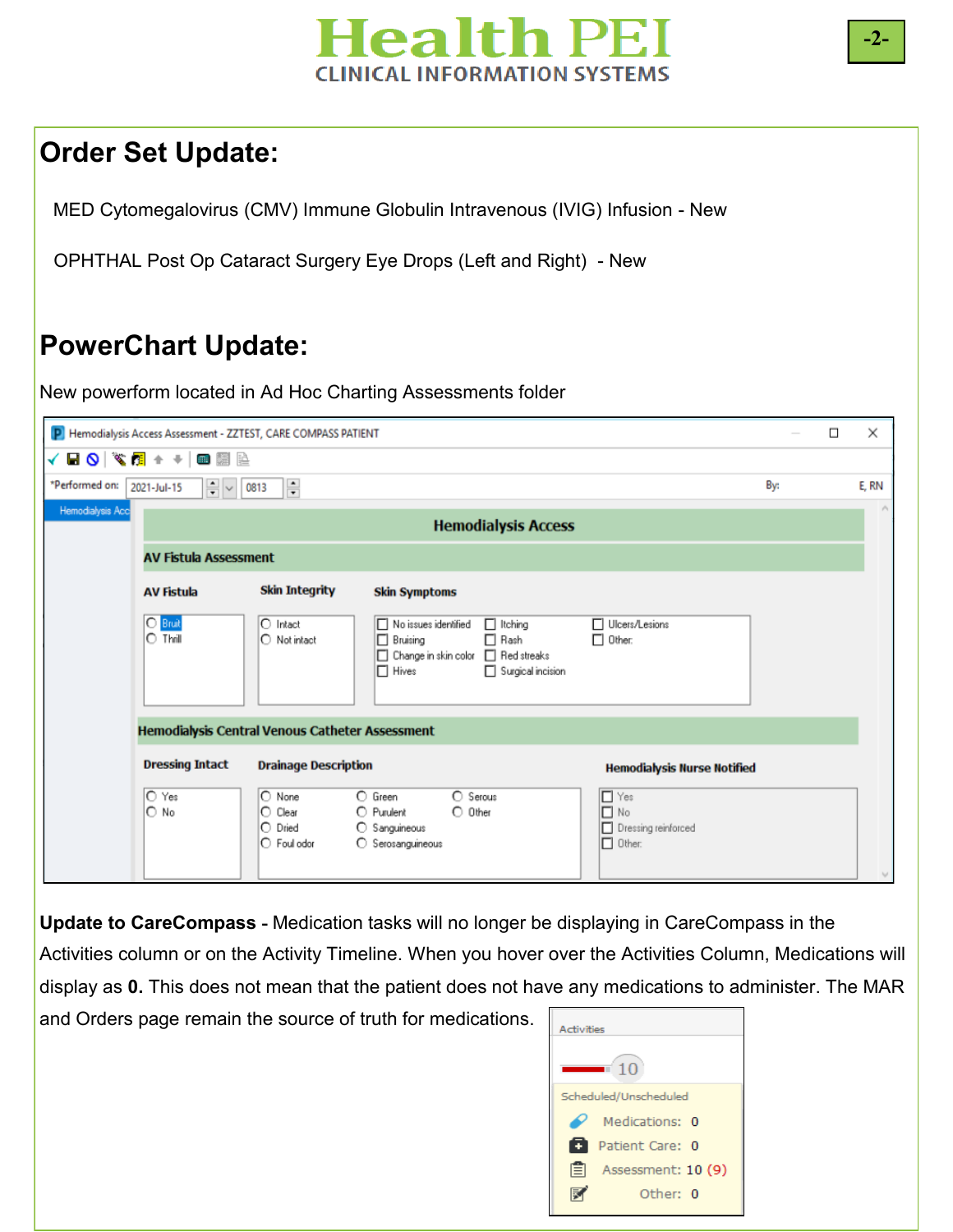

## **Pharmacy Update:**

**Multum Drug-Drug Interaction Checking Update for Physicians and Nurse Practitioners**

#### **Current:**

When entering medication orders, only "Major Contraindicated" Drug-Drug interactions are presented to Physicians and NPs and display when the "Check Interactions" button is clicked on the Orders page in PowerChart.

#### **Enhancement:**

The Check interactions button will now display "Major" as well as "Major Contraindicated" Drug-Drug interactions.

"Major" interactions will also display in the alert history.

Bulletins are available for viewing at: http://iis.peigov/cis

The user will still only be interrupted with the alert window for "Major Contraindicated" interactions.

For example, if a patient has an active order for **rivaroxaban** and a new order is placed for **phenytoin**, no alert will fire to screen but will be captured in the alert history. The alert will have an override reason of

"**mCDS Alert Severity Filtering**" assigned by the system indicating the alert has been "filtered" to not interrupt the user.